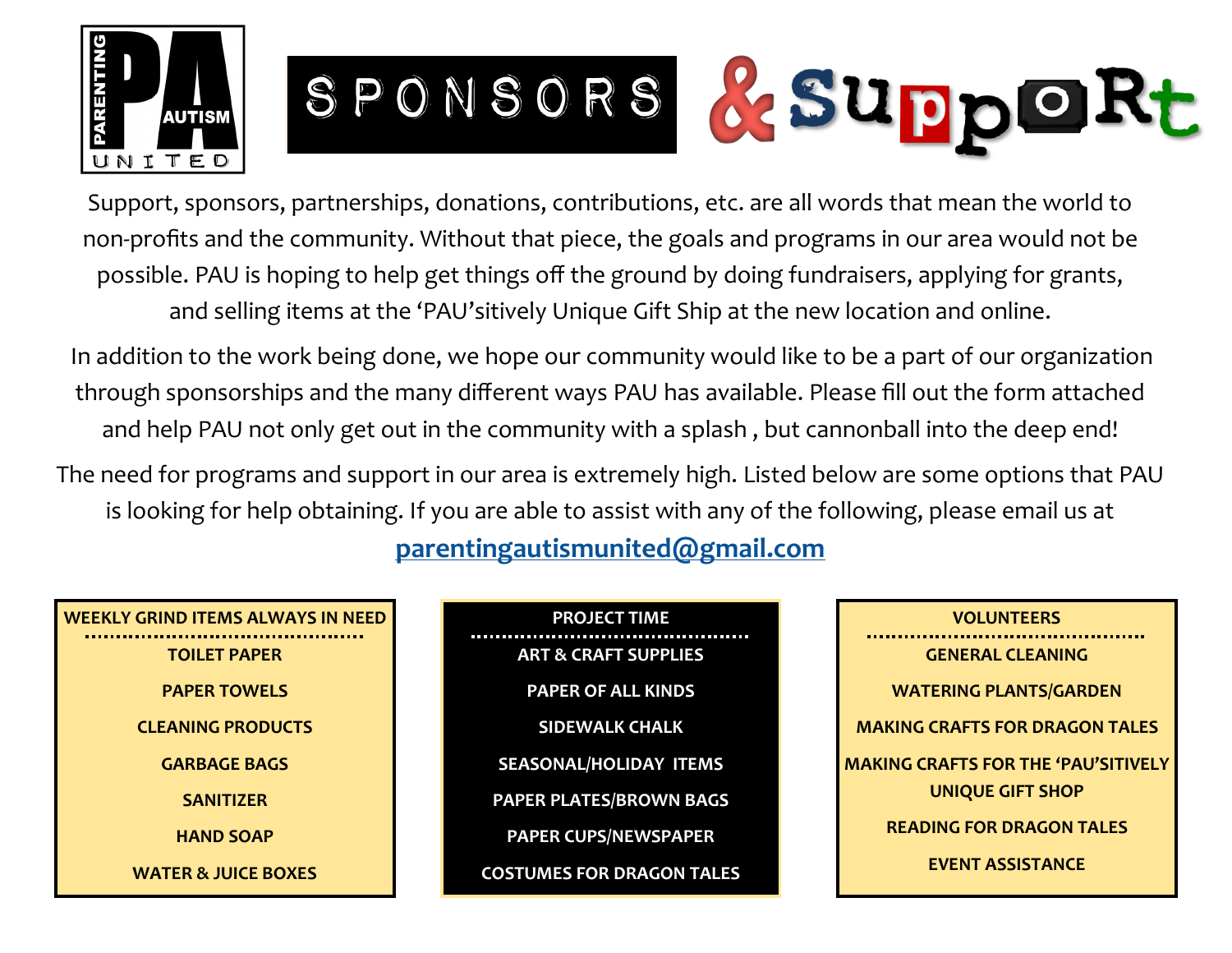SPONSORS





Want to participate in a different way? Let us know what works for you an PAU can make it happen! Choose between options provided such as: contributing to a special project, donating materials, in-kind donations, and more! Or tell us how you'd like to be a part of PAU's success.

SuppoRt



Small Events Sponsor— \$250 - Small events include Dragon Tales Reading and Art Program, Support Group Meetings, Game Nights, etc. This level of sponsorship help provide the snacks and materials for these events along with any marketing.



\$500 - The PAU Garden Program, Growin' With My Gnomies, is under way and ready to be installed. By sponsoring one of our 6 raised garden beds, businesses will have a plaque on the garden bed for the year, weekly updates will be featured on the garden beds during the growing season and they will all be seasonally appropriate as the year goes on.



Throughout the year, PAU will be hosting different fundraising events. The larger events will have their own sponsor levels and are event specific. Coming up in June are the Summer Kickoff at River Grille (6/10) and the Auto Show and Movie Night at The Garden Drive-In (6/25). Smaller fundraisers will include trivia nights, cornhole, purse bingo, etc. If you would be interested in hosting a fundraiser, please email PAU to set one up.



In-Kind Donations are welcome for all sorts of options. If you have a business or a skill that you are willing to donate either services, products, or time, please email PAU to discuss options. Ex: Teaching a skill to either parents or children. Providing custom pieces through carpentry or artistry. Donating prizes, food, or snacks for events. IT, printing, merch, or multi-media.



Sponsor forms can be printed and mailed in or can be filled out online at this link [bit.ly/sponsorpau.](https://bit.ly/sponsorpau)

Checks can be mailed to Parenting Autism United, 313 Wyoming Ave, Wyoming, PA 18644 and made out to: The Luzerne Foundation– Parenting Autism United





Spotlight Sponsor— \$1000 - Inside the PAU office, there are 7 different areas where the Spotlight Sponsor can choose to represent for 12 months. Retail areas 1 & 2, Rap Sesh (parent) area, Art area, Just for Kids, Video & Entertainment, and the Conference Area.



Foundation Sponsor— \$2000 - We're building a solid foundation and could use your help. This is the top tier sponsor for a year and helps with operating costs and larger purchases. We can all agree that a solid foundation is the most important part of any organization.